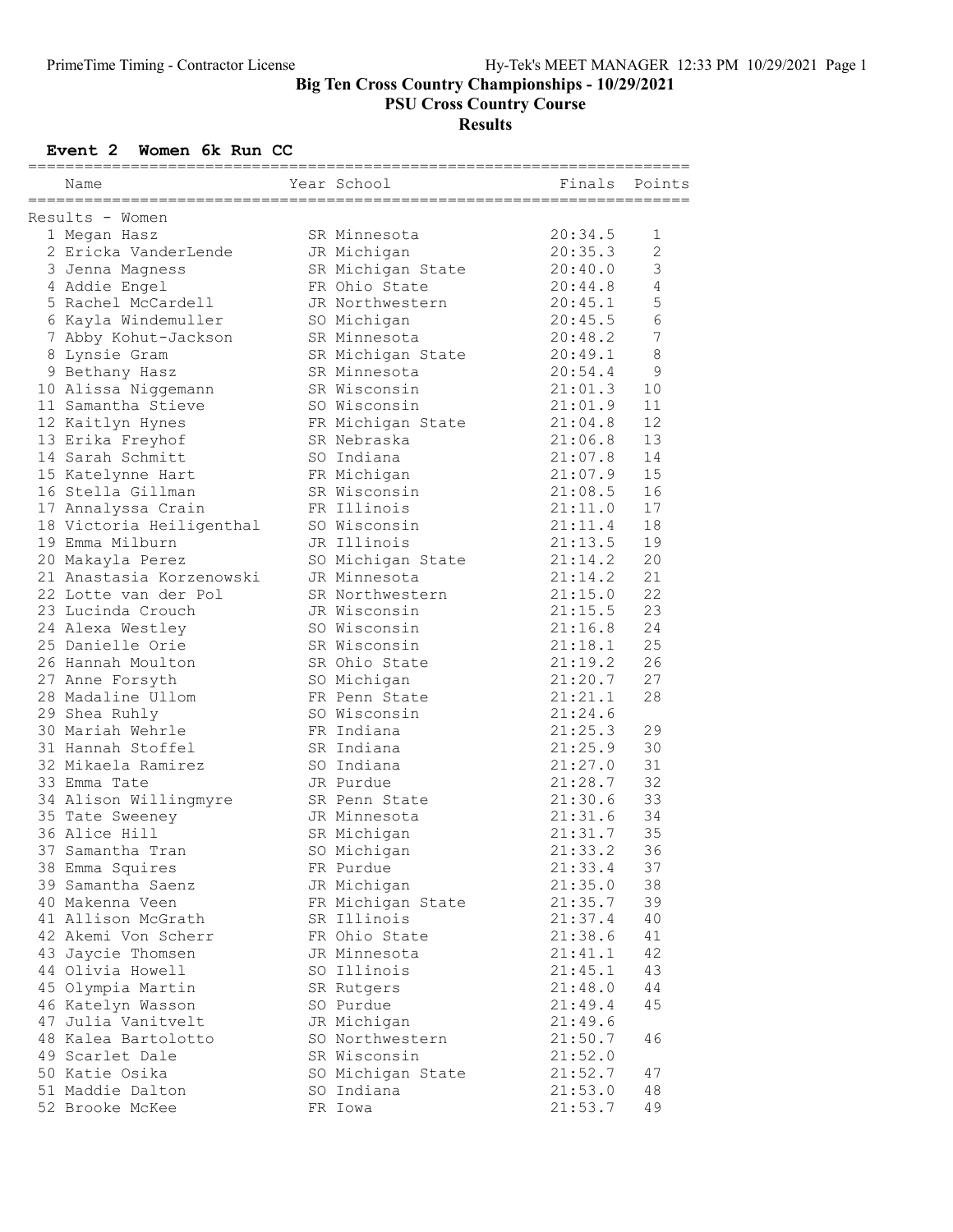PSU Cross Country Course

# Results

| Event 2 Women 6k Run CC               |                             |                    |          |
|---------------------------------------|-----------------------------|--------------------|----------|
| 53 Olivia Verbeke                     | JR Northwestern             | 21:53.8            | 50       |
| 54 Alexandra Carlson                  | FR Rutgers                  | 21:54.6            | 51       |
| 55 Daniella Santos                    | FR Ohio State               | 21:54.7            | 52       |
| 56 Rebecca Craddock                   | SR Illinois                 | 21:54.7            | 53       |
| 57 Aurora Rynda                       | SO Michigan                 | 21:55.3            |          |
| 58 Lauren McMahon                     | FR Iowa                     | 21:56.1            | 54       |
| 59 Halle Hill                         | FR Illinois                 | 21:56.7            | 55       |
| 60 Carissa Dock                       | SR Minnesota                | 21:57.0            | 56       |
| 61 Amanda Mosborg                     | SR Northwestern             | 21:57.4            | 57       |
| 62 Megan Slamkowski                   | SR Purdue                   | 21:59.9            | 58       |
| 63 Jessica McKee                      | SR Iowa                     | 22:03.4            | 59       |
| 64 Miriam Sandeen                     | FR Iowa                     | 22:04.4            | 60       |
| 65 Hannah Godwin                      | FR Nebraska                 | 22:06.2            | 61       |
| 66 Sam Poglitsch                      | FR Illinois                 | 22:06.9            | 62       |
| 67 Emma Atkinson                      | FR Minnesota                | 22:07.5            |          |
| 68 Payne Turney                       | SO Purdue                   | 22:12.0            | 63       |
| 69 Brianne Brewster                   | FR Minnesota                | 22:14.1            |          |
| 70 Andrea Kuhn                        | FR Ohio State               | 22:14.6            | 64       |
| 71 Makenna Krebs                      | SO Penn State               | 22:14.9            | 65       |
| 72 Ellie Tate                         | SO Purdue                   | 22:15.0            | 66       |
| 73 Fiona Lenth                        | FR Northwestern             | 22:16.6            | 67       |
| 74 Grace Pagone                       | SR Nebraska                 | 22:19.3            | 68       |
| 75 Ana Barrott                        | SO Indiana                  | 22:20.9            | 69       |
| 76 Alyssa Skorge<br>77 Cori McCormick | FR Indiana<br>FR Penn State | 22:23.3<br>22:24.0 | 70<br>71 |
| 78 Sera Mazza                         | SO Penn State               | 22:24.5            | 72       |
| 79 Kelly Mindak                       | JR Indiana                  | 22:27.1            |          |
| 80 Jacquelyn Abanses                  | FR Nebraska                 | 22:27.9            | 73       |
| 81 Taya Skelton                       | JR Nebraska                 | 22:34.5            | 74       |
| 82 Jenna Barker                       | SO Indiana                  | 22:35.2            |          |
| 83 Christine Laurie                   | SR Maryland                 | 22:37.0            | 75       |
| 84 Casey Mossholder                   | SR Michigan State           | 22:38.0            | 76       |
| 85 Caroline Jordan                    | FR Purdue                   | 22:38.8            | 77       |
| 86 Gabby Skopec                       | SR Iowa                     | 22:39.8            | 78       |
| 87 Melanie Helder                     | SO Michigan State           | 22:40.8            |          |
| 88 Sophia Toti                        | FR Penn State               | 22:44.0            | 79       |
| 89 Katie Altieri                      | FR Maryland                 | 22:45.3            | 80       |
| 90 Madison Marasco                    | JR Illinois                 | 22:45.4            |          |
| 91 Kileigh Kane                       | SO Penn State               | 22:46.8            | 81       |
| 92 Katherine Hessler                  | FR Northwestern             | 22:48.7            | 82       |
| 93 Michelle Coyotl-Varela             | FR Rutgers                  | 22:49.6            | 83       |
| 94 Emily Casaclang                    | FR Northwestern             | 22:49.9            |          |
| 95 Sarah Daniels                      | JR Maryland                 | 22:50.2            | 84       |
| 96 Brynna McQuillen                   | SO Nebraska                 | 22:58.4            | 85       |
| 97 Jordan Williams                    | SR Penn State               | 23:05.0            |          |
| 98 Kiera Nealon                       | SR Rutgers                  | 23:08.3            | 86       |
| 99 Hannah Hall                        | JR Northwestern             | 23:08.6            |          |
| 100 Amber Aesoph                      | FR Iowa                     | 23:13.4            | 87       |
| 101 Faith DeMars                      | FR Penn State               | 23:16.0            |          |
| 102 Emma Pegg                         | FR Maryland                 | 23:18.7            | 88       |
| 103 Suzanne Stein                     | SR Ohio State               | 23:20.7            | 89       |
| 104 Lindsey Blehm                     | SO Nebraska                 | 23:21.2            | 90       |
| 105 Ellie Weber                       | JR Ohio State               | 23:22.3            | 91       |
| 106 Emma Gordon                       | JR Iowa                     | 23:25.3            | 92       |
| 107 Lauren Bales                      | FR Purdue                   | 23:27.1            |          |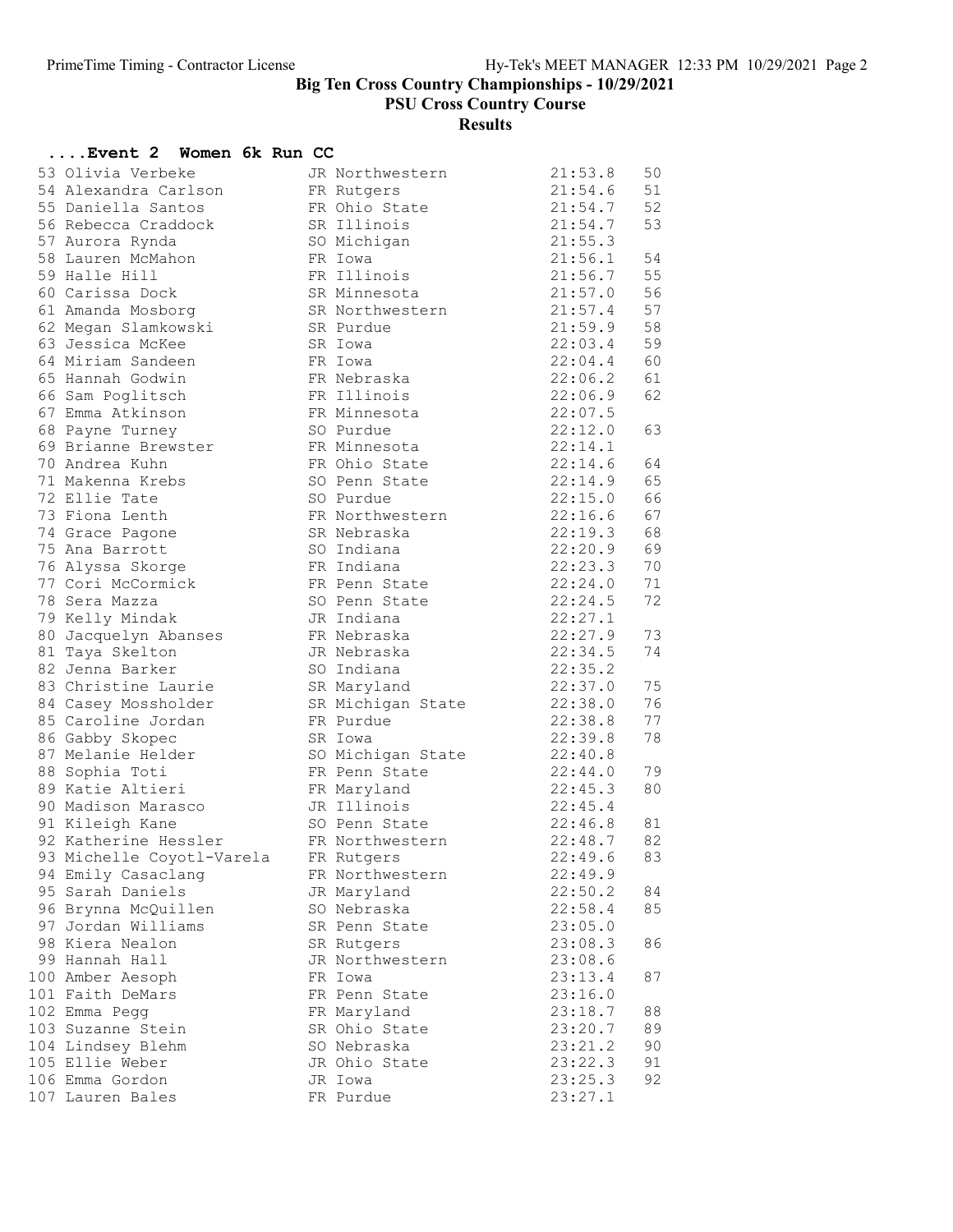PSU Cross Country Course

# Results

| Women 6k Run CC<br>Event 2 |                   |                |    |    |    |         |      |      |      |      |
|----------------------------|-------------------|----------------|----|----|----|---------|------|------|------|------|
| 108 Maggie Gamboa          | FR Illinois       |                |    |    |    | 23:35.6 |      |      |      |      |
| 109 Isabella Godish        | SO Rutgers        |                |    |    |    | 23:36.4 | 93   |      |      |      |
| 110 Emma Bucher            | FR Ohio State     |                |    |    |    | 23:40.2 |      |      |      |      |
| 111 Sophia Zell            | FR Maryland       |                |    |    |    | 23:42.8 | 94   |      |      |      |
| 112 Wren Renquist          | SR Iowa           |                |    |    |    | 23:43.7 |      |      |      |      |
| 113 Brooke Riedy           | JR Rutgers        |                |    |    |    | 23:47.2 | 95   |      |      |      |
| 114 Kaitlyn Bragen         | SR Rutgers        |                |    |    |    | 23:56.9 | 96   |      |      |      |
| 115 Sophia Spencer         | FR Ohio State     |                |    |    |    | 24:00.3 |      |      |      |      |
| 116 Elizabeth Robertson    | FR Nebraska       |                |    |    |    | 24:06.1 |      |      |      |      |
| 117 Madeline Block         | JR Iowa           |                |    |    |    | 24:08.0 |      |      |      |      |
| 118 Emma Baeyens           | FR Rutgers        |                |    |    |    | 24:11.3 |      |      |      |      |
| 119 Erin Bertscha          | JR Rutgers        |                |    |    |    | 24:14.0 |      |      |      |      |
| 120 Katie Turk             | FR Maryland       |                |    |    |    | 24:16.6 | 97   |      |      |      |
| 121 Cami Merickle          | FR Nebraska       |                |    |    |    | 24:23.2 |      |      |      |      |
| 122 Kirstin Nichols        | FR Maryland       |                |    |    |    | 24:45.0 | 98   |      |      |      |
| 123 Katerina Talanova      | FR Maryland       |                |    |    |    | 25:13.0 |      |      |      |      |
| -- Eleanor Kendell         | FR Michigan State |                |    |    |    | DNS     |      |      |      |      |
|                            |                   | Team Scores    |    |    |    |         |      |      |      |      |
| Rank Team                  | Total             | $\mathbf{1}$   | 2  | 3  | 4  | 5       | $*6$ | $*7$ | $*8$ | $*9$ |
| Results - Women            |                   |                |    |    |    |         |      |      |      |      |
| 1 Minnesota                | 72                | $\mathbf{1}$   | 7  | 9  | 21 | 34      | 42   | 56   |      |      |
| Total Time:<br>1:45:02.90  |                   |                |    |    |    |         |      |      |      |      |
| 21:00.58<br>Average:       |                   |                |    |    |    |         |      |      |      |      |
| 2 Wisconsin                | 78                | 10             | 11 | 16 | 18 | 23      | 24   | 25   |      |      |
| 1:45:38.60<br>Total Time:  |                   |                |    |    |    |         |      |      |      |      |
| 21:07.72<br>Average:       |                   |                |    |    |    |         |      |      |      |      |
| 3 Michigan State           | 82                | 3              | 8  | 12 | 20 | 39      | 47   | 76   |      |      |
| Total Time:<br>1:45:23.80  |                   |                |    |    |    |         |      |      |      |      |
| 21:04.76<br>Average:       |                   |                |    |    |    |         |      |      |      |      |
| 4 Michigan                 | 85                | 2              | 6  | 15 | 27 | 35      | 36   | 38   |      |      |
| Total Time:<br>1:45:21.11  |                   |                |    |    |    |         |      |      |      |      |
| 21:04.22<br>Average:       |                   |                |    |    |    |         |      |      |      |      |
| 5 Indiana                  | 152               | 14             | 29 | 30 | 31 | 48      | 69   | 70   |      |      |
| Total Time:<br>1:47:19.00  |                   |                |    |    |    |         |      |      |      |      |
| 21:27.80<br>Average:       |                   |                |    |    |    |         |      |      |      |      |
| 6 Illinois                 | 172               | 17             | 19 | 40 | 43 | 53      | 55   | 62   |      |      |
| 1:47:41.70<br>Total Time:  |                   |                |    |    |    |         |      |      |      |      |
| 21:32.34<br>Average:       |                   |                |    |    |    |         |      |      |      |      |
| 7 Northwestern             | 180               | 5              | 22 | 46 | 50 | 57      | 67   | 82   |      |      |
| Total Time:<br>1:47:42.00  |                   |                |    |    |    |         |      |      |      |      |
| 21:32.40<br>Average:       |                   |                |    |    |    |         |      |      |      |      |
| 8 Ohio State               | 187               | $\overline{4}$ | 26 | 41 | 52 | 64      | 89   | 91   |      |      |
| Total Time:<br>1:47:51.90  |                   |                |    |    |    |         |      |      |      |      |
| 21:34.38<br>Average:       |                   |                |    |    |    |         |      |      |      |      |
| 9 Purdue                   | 235               | 32             | 37 | 45 | 58 | 63      | 66   | 77   |      |      |
| Total Time:<br>1:49:03.40  |                   |                |    |    |    |         |      |      |      |      |
| 21:48.68<br>Average:       |                   |                |    |    |    |         |      |      |      |      |